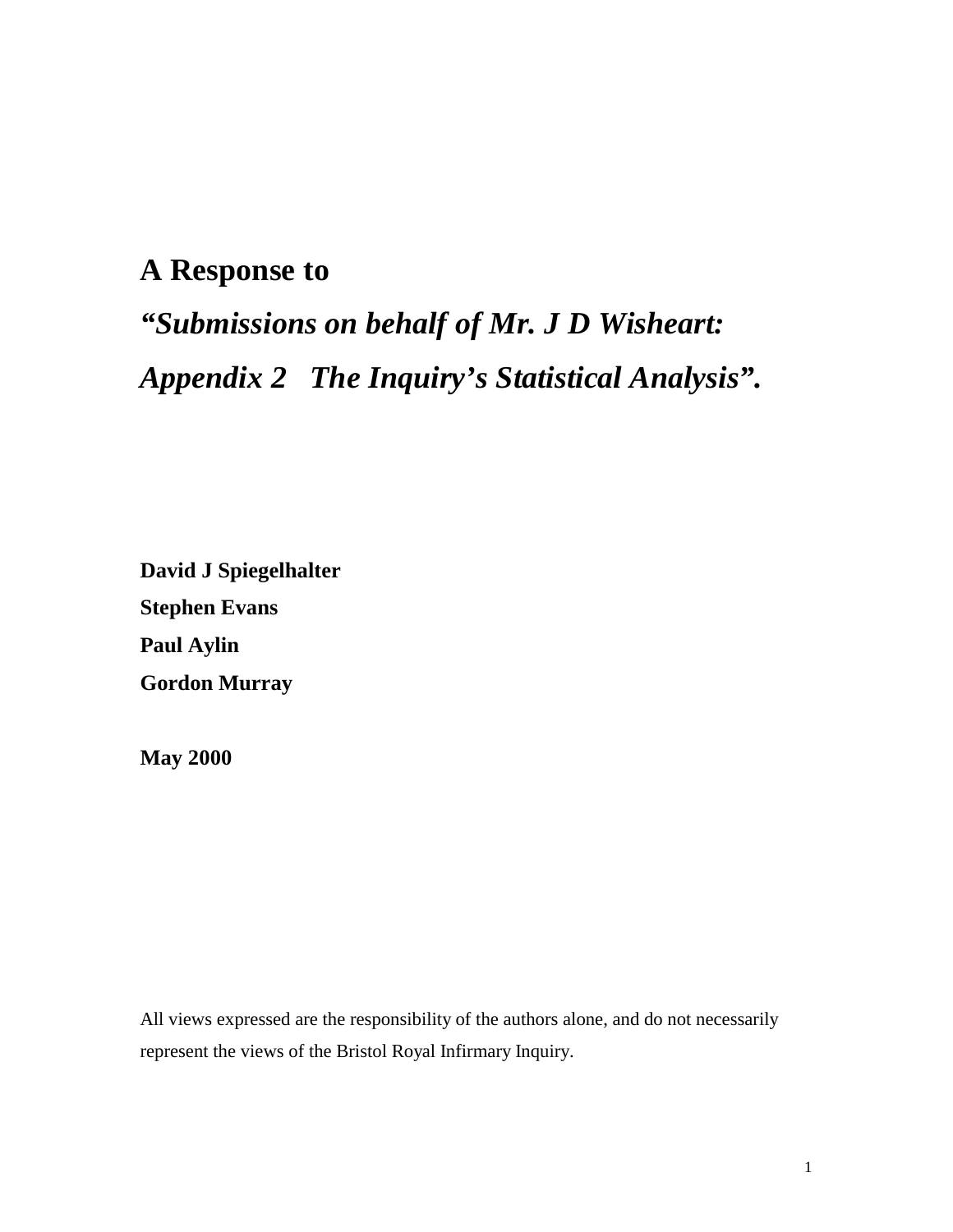#### **Summary**

This Response has been prepared at the request of the Inquiry Panel, and covers those parts of the *Submission on behalf of Mr Wisheart* that concern statistical analyses provided to the Inquiry. We have carefully considered the points made, and can summarise our response as follows:

- Our estimates of excess mortality are not based solely on Switch and AVSD operations - other procedures make significant contributions.
- Excess mortality cannot be explained by identifying additional risk factors for patients with adverse outcomes: the risk profile of the entire series must be considered.
- Discrepancies between Surgeons' Logs and the Inquiry's Data are inevitable, since the former is based on diagnoses and the latter based on procedures. A common coding scheme has been used and so similar discrepancies would be expected in all centres. There is very little disagreement as to whether individual children died or not. This supports the value of overall comparisons of pooled open operations, since these are not so susceptible to coding problems.
- Missing outcomes in HES data has negligible effect on the conclusions.
- When no data source is a gold-standard, corroboration between reasonably independent sources reinforces the conclusions from both.
- Further investigation of the accuracy of the mortality rates derived from the HES data has shown that over 95% of 30-day deaths following open surgery are recorded in HES, and that Bristol's accuracy is typical.
- Risk stratification for surgical risk factors may not be appropriate when evaluating an organisation since it may tend to obscure limitations in pre-operative care.

Conclusions: Although we have had some months to reflect on the issues and carry out further examination of the available data, we see no statistical justification to revise to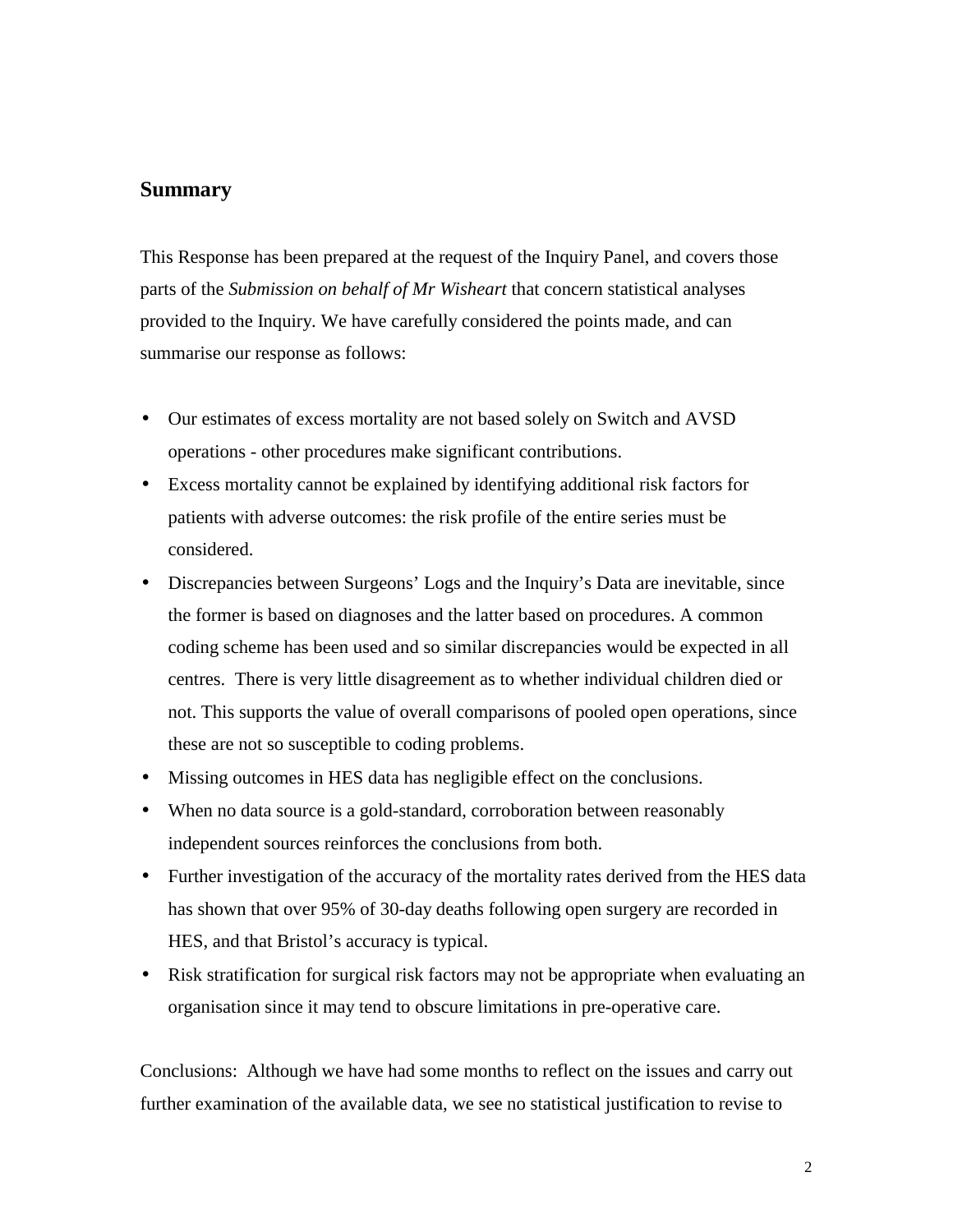any substantial extent the analyses and opinions stated in written and oral evidence to the Inquiry.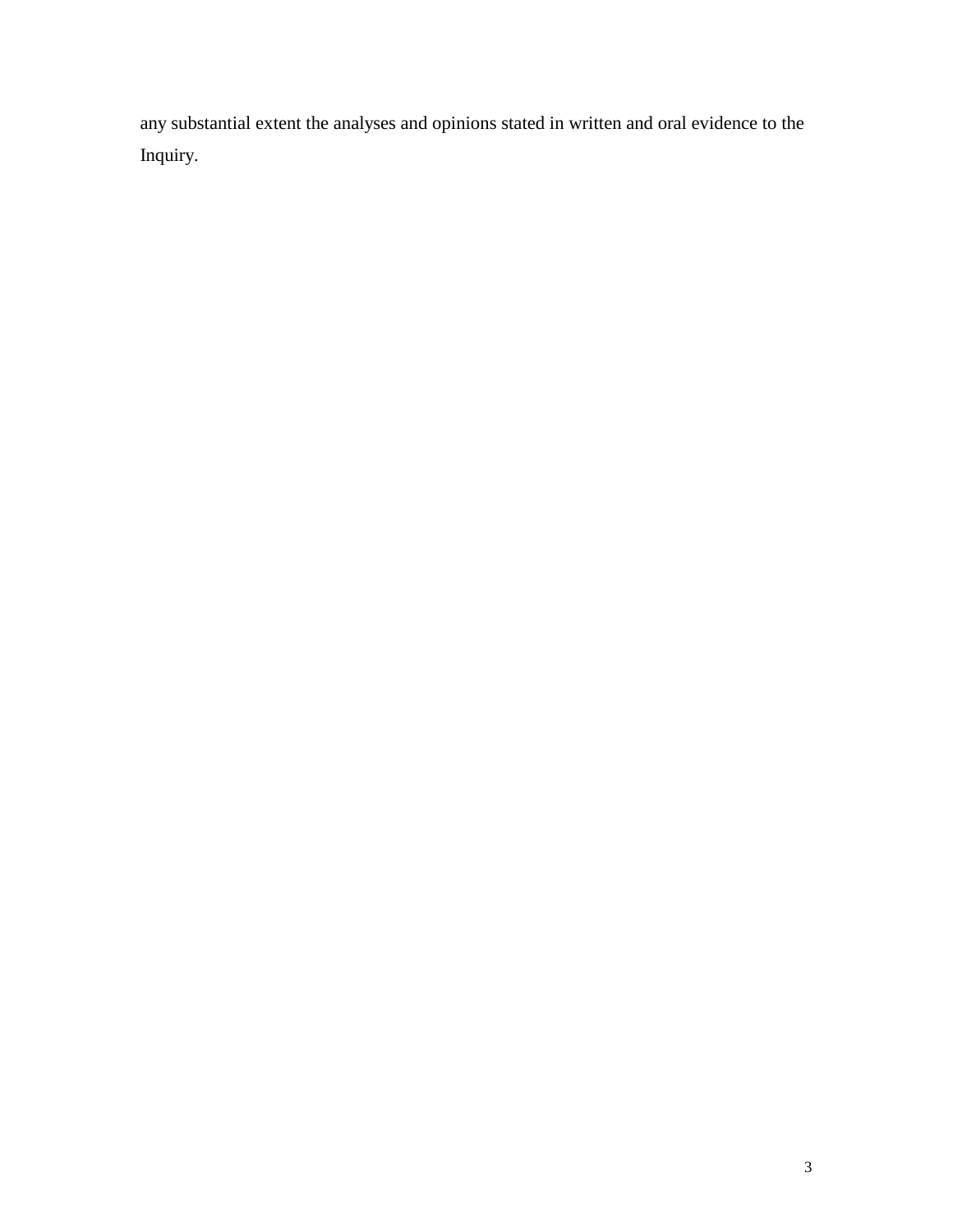### **Detailed Commentary:**

#### **Section 2.2. Findings of Preliminary analysis.**

#### *Excess deaths***.**

The Submission states *'That there are excess deaths in the neonatal switch operations and C-AVSD operations in 1991-1995 is not in dispute',* but goes on to ask *'are the other sub-groups in the under one year of age within an acceptable range either individually or when aggregated'*. Our analysis did not consider results broken down by surgeon, so we can only try to answer this question with regard to overall performance in Bristol.

The following information can be extracted from Tables 7.3.1, 7.3.2 and 7.4.5 of Spiegelhalter (1999). It is not feasible to re-run the full complex analysis for this particular subset of patients, so the 'p-value' is based on a simple comparison between the mortality rate elsewhere and that in Bristol (this p-value is the chance of observing such a difference by chance alone, and is based on a standard 'chi-squared test').

| Source     | Mortality        | Mortality in    | <b>Estimated</b> | Simple p-value |
|------------|------------------|-----------------|------------------|----------------|
|            | elsewhere        | <b>Bristol</b>  | excess deaths    |                |
|            |                  |                 |                  |                |
|            |                  |                 |                  |                |
| <b>HES</b> | $248/2201 = 11%$ | $21/130 = 16%$  | 6.4              | .12            |
|            |                  |                 |                  |                |
|            |                  |                 |                  |                |
| <b>CSR</b> | $279/2257 = 12%$ | $25/111 = 22\%$ | 11.3             | 0.003          |
|            |                  |                 |                  |                |
|            |                  |                 |                  |                |

## **Table 1. Results for open operations, under one year of age, 1991-1995, excluding switch (group 3) and AVSD (group 5) operations**.

The CSR show a significant 83% increase in mortality over other centres. The HES data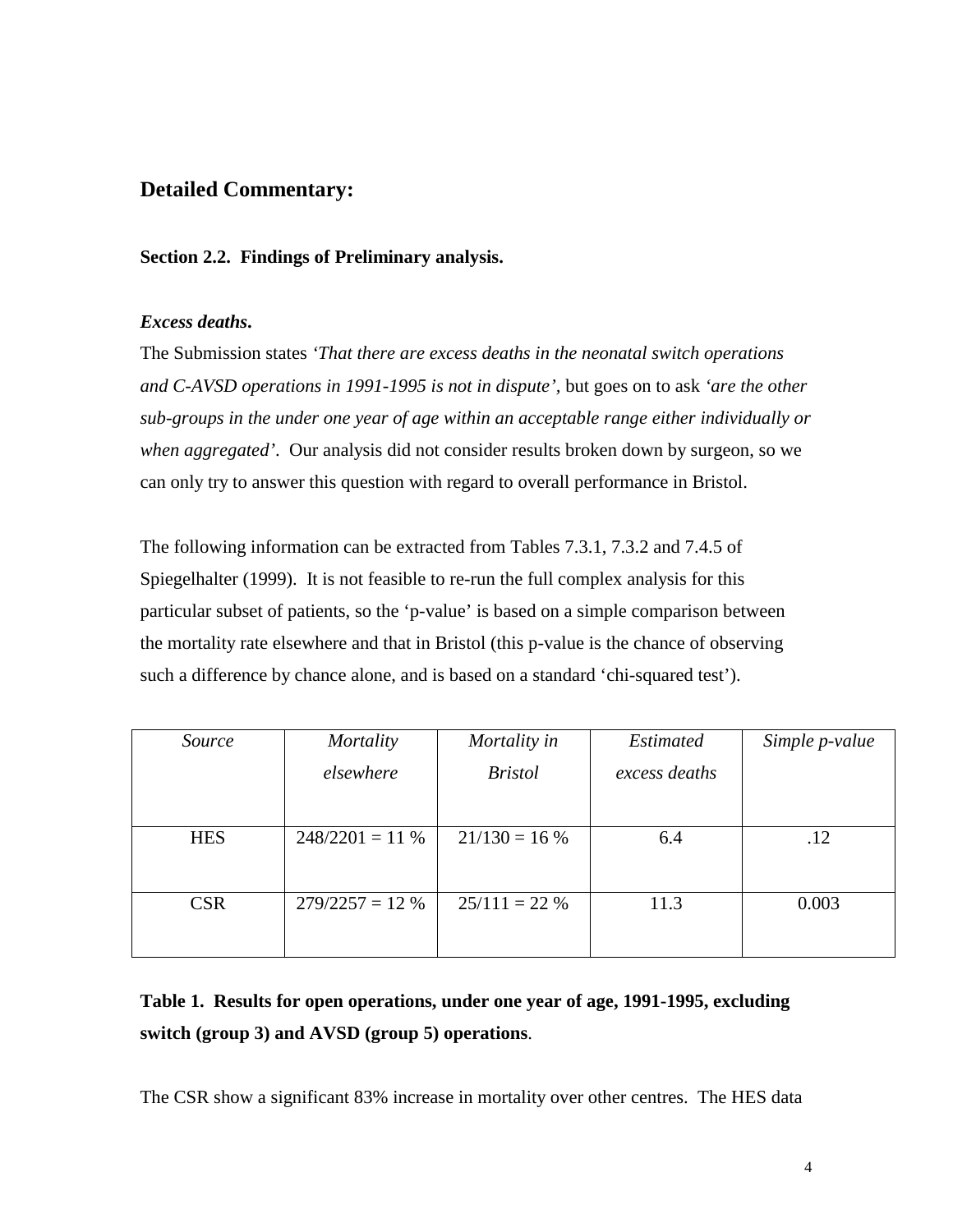show a 44% increase in mortality over centres elsewhere, although this is not statistically significant at conventional levels. However, Tables 7.3.1, 7.3.2 show that there can be at least 95% confidence in excess mortality in some subgroups: for example TAPVD in < 90 days, and Closure of ASD in 90 days to 1 year. The data reported to the CSR show significant excess mortality, even excluding switches and AVSDs. (It could be argued, because of the known lack of distinction in the CSR between switch (group 3) and interatrial repair (group 2), that group 2 should also be excluded from Table 1. We have repeated the analysis excluding group 2, and it increases the contrast between Bristol and elsewhere).

The individual subgroups contributing to Table 1 are small. We feel a better guide is the Table in the Executive Summary of Spiegelhalter (1999) (INQ 15/0004), that clearly shows that switches and AVSDs are not the only significant contributors to the observed overall excess mortality.

#### *Risk stratification*.

We agree that this should be carried out wherever possible. The Submission mentions *'significant additional risk factors in eleven of the fifteen patients'* in a series of C-AVSDs between 1990 and 1994, nine of which died. Our analysis does not identify this particular set of patients, but it is informative to work out what risk these eleven cases would need to have had in order for the mortality rate not to be in excess of that expected.

Suppose the risk for each of the remaining four 'standard' patients were 25%, and hence we would expect one death out of the four. This 'explains' one of the nine observed deaths. Then, for the remaining eight deaths not to reflect an excess mortality, the underlying risk for each of the eleven with additional risk factors would have to be at least  $8/11 = 73\%$ . This very high figure reflects the fact that risk stratification is not just a matter of identifying additional factors that might explain adverse outcomes of retrospectively identified patients: the risks of *all* patients need to be considered. Thus the excess mortality in open operations in Bristol could only be explained by riskstratification if a large proportion of the patients had additional risk factors – not just the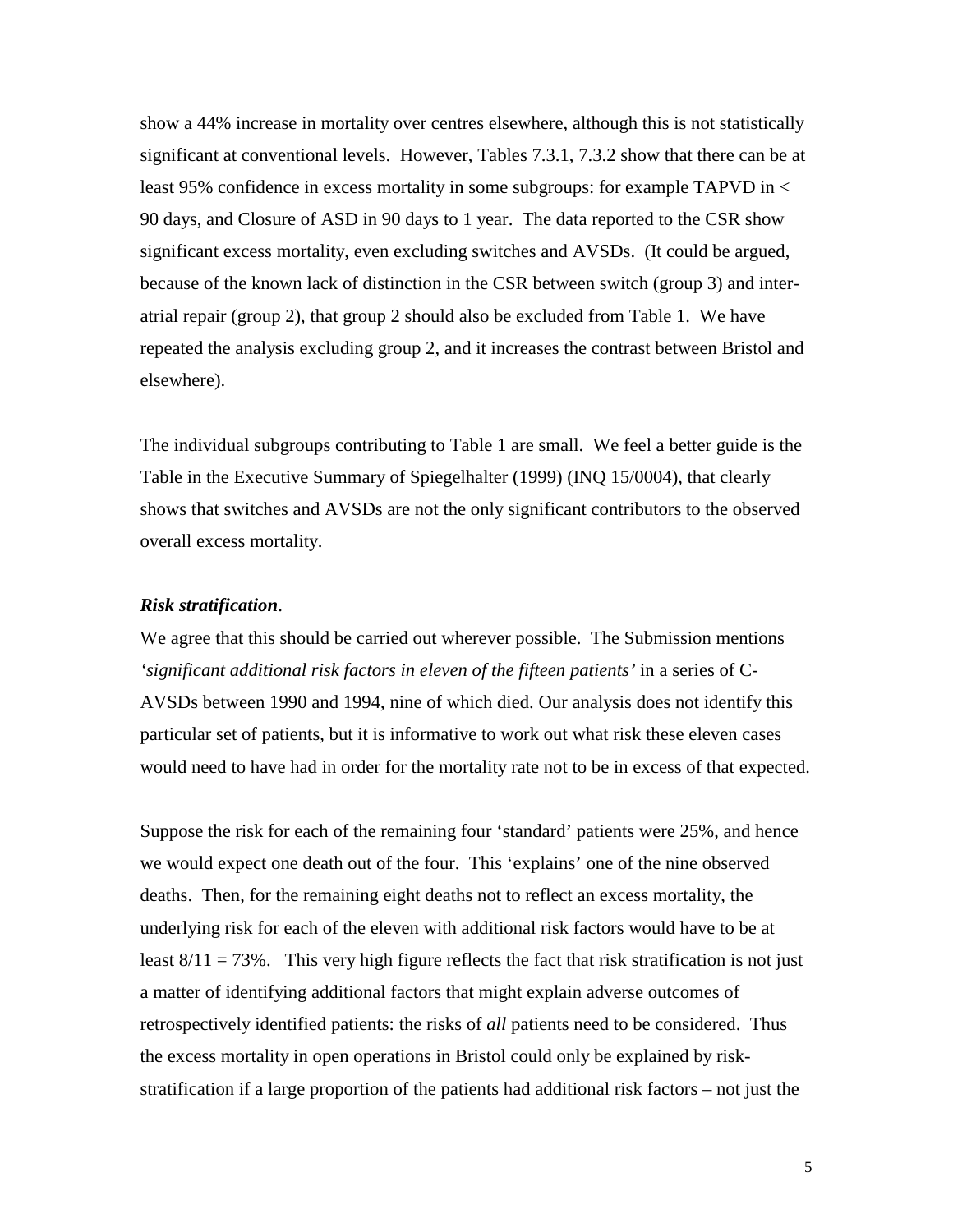ones who had adverse outcomes.

#### **2.3 The Reliability of these Findings.**

#### **2.3.2 Comparator data**:

The Submission expresses concern about under-reporting and varying definitions of deaths in other centres. There is always the possibility, although it does not seem especially plausible, that Bristol has produced good-quality data, while the bulk of the rest of the country were systematically under-reporting mortality. The current exercise comparing reported mortality with centralised death records could help answer this.

The issue of unknown survival status is dealt with below.

#### **2.3.3 Statistical methods**.

#### **2.3.3.1 The effect of coding and grouping.**

Coding in paediatric cardiac surgery and cardiology is notoriously difficult. Our coding scheme was developed after extensive consultation and was applied in an unbiased and systematic way to all centres. Specific issues regarding discrepancies with the Surgeons' Log are discussed below. However, it is important to note that 'errors' in coding will tend to make patient groups more homogeneous and hence lead to high-risk groups having lower observed mortality, and low-risk groups having higher mortality. Since there is no dispute about the total number of deaths, it does not seem reasonable only to focus on discrepancies where mortality appears to have been over-stated – if such groups exists, they will be balanced by other groups in which mortality has been under-stated. No formal comparison of the reliability of coding across centres has been carried out.

#### **2.3.3.2 Missing outcomes**

We have carried out a simple analysis to examine what the impact of these missing outcomes might be, taking the most optimistic view that they all were survivors. The following data are taken from INQ 13/0055-0057, and only consider pooled open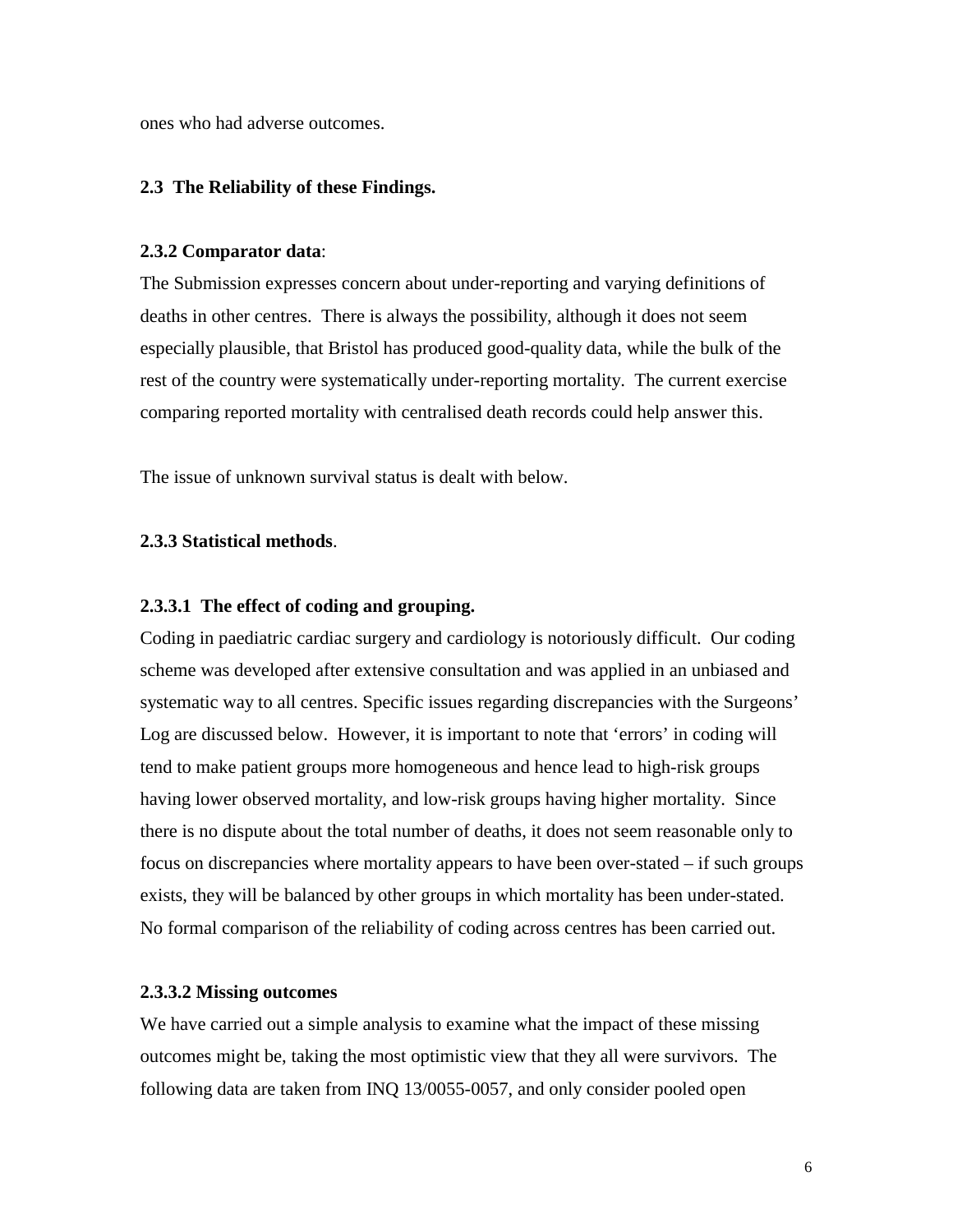operations. There were 48 cases in Bristol with missing outcomes. If they had been included in the analysis, and had they all survived, then they would have added 0 to the observed number of deaths, and added around 3.6 to the expected number of deaths. Thus the excess deaths would have been reduced by around 3.6, from 34.3 to 30.7. Note that this analysis does *not* assume that missing outcomes elsewhere were survivors.

Thus, even if we assume that all missing outcomes were survivors, there is little effect on the findings. We therefore reject the conclusion that missing outcomes makes the HES analysis unreliable.

| Age group                          | Number of        | Mortality       | Number of           | Reduction in     |
|------------------------------------|------------------|-----------------|---------------------|------------------|
|                                    | missing outcomes | elsewhere for   | additional deaths   | excess number of |
|                                    | in Bristol for   | open operations | expected if Bristol | deaths           |
|                                    | open operations  |                 | were 'typical'      |                  |
|                                    |                  |                 |                     |                  |
| $< 90$ days                        | 7                | 16%             | 1.1                 | 1.1              |
| $90 \text{ days} - 1 \text{ year}$ | 22               | 7%              | 1.5                 | 1.5              |
| $> 1$ year                         | 19               | 5%              | 1.0                 | 1.0              |
|                                    | 48               |                 | 3.6                 | 3.6              |

**Table 2. Impact of including all HES data for Bristol with missing outcomes, and assuming they all were survivors.** 

#### **2.3.3.3 Aggregation and pooling of data.**

The distinction between 'case-mix' (operative procedures) and 'risk-stratification' (clinical risk factors) is very useful. By aggregating over consensus groups we achieve adjustment for case-mix, since excess mortality is only attributed in comparison with mortality elsewhere within the specific stratum defined by operative group, age group and epoch. That is why we present data both for *pooled* open operations, and *aggregated*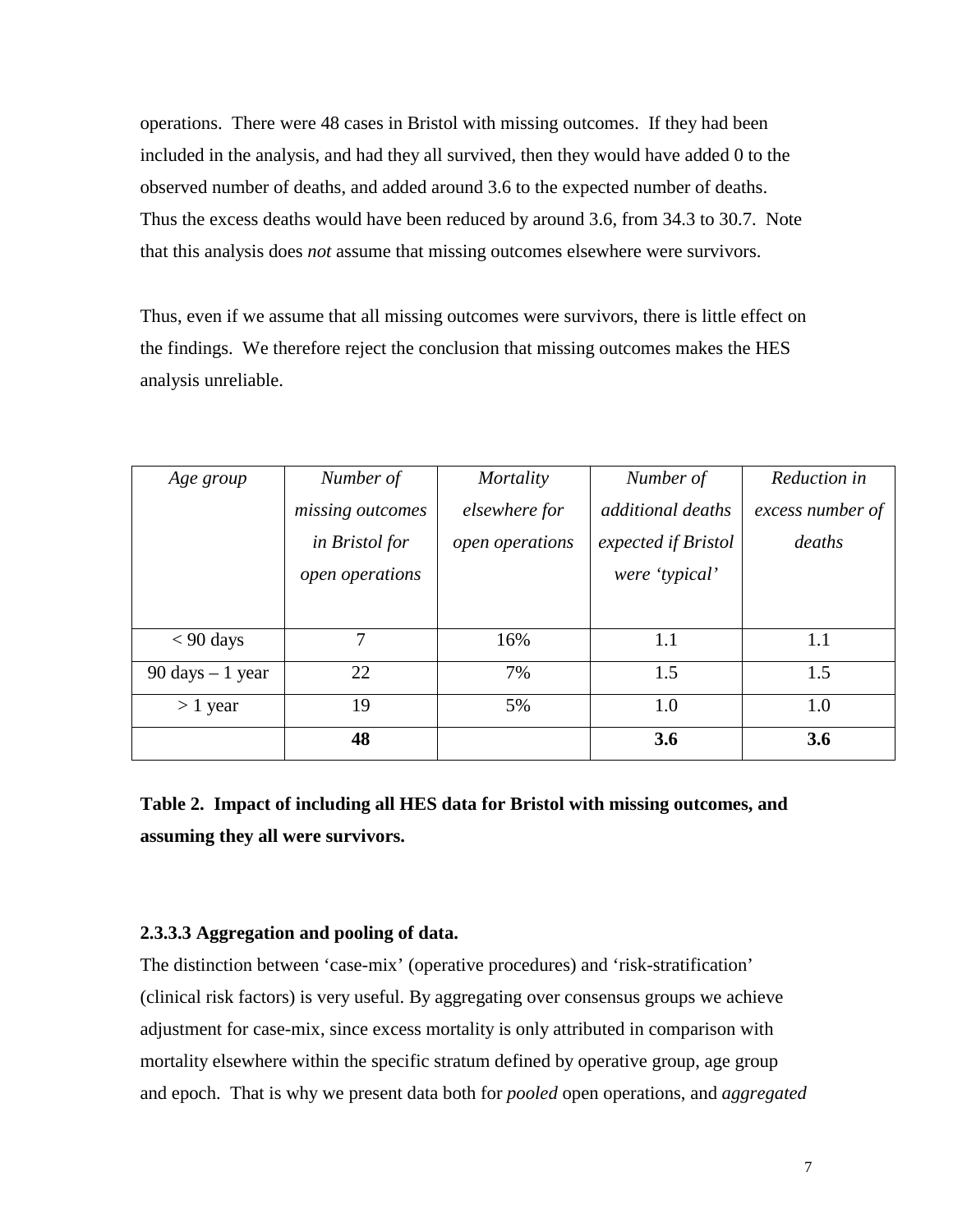over operative group. The summary table on INQ 15/0004 shows this makes little difference in the conclusions.

#### **2.3.3.4 Discrepancies between the Inquiry's data and the Surgeons' Data**

It is important to emphasise that the entire analysis of paediatric cardiac surgery at UBHT has been based on operative procedures rather than on diagnosis. This was made very clear in our reports. Two of the major reasons for choosing to use operation were - a) the UKCSR recorded data by numbers of procedures rather than numbers of diagnoses, and b) when comparing different centres, it is likely that agreement about procedures may be greater than agreement on diagnosis. The Submission presents its analyses based on diagnosis rather than on operation, and hence considerable discrepancies must be expected between the analysis of the Inquiry's Data (including that of the Surgeons' Logs) and the analysis in the Submission of the Surgeons' Logs. The Appendix to this report considers the general issues and specific instances in particular.

Further analysis based on linkage of HES records with national death certification records has been carried out by Professor Murray and will be reported to the Inquiry. This shows that in open operations HES identifies around 95% of 30-day deaths (in spite of HES only aiming to capture in-hospital deaths). In conclusion, we do not find statistical evidence to support the statement *'that the estimate of excess deaths based on HES data is substantially wrong'.* 

### **2.4 The Statistical Position in January 2000**

**2.4.1/2. Unreliability of data.** We agree that no source of data can be considered as a gold-standard. However, if two reasonably independent sources of evidence corroborate each other and are largely consistent, then this supports both their conclusions. Furthermore, there is no statistical justification for the claim that using pooled data on open operations is in any way '*unreliable'* – in fact, given the difficulties in obtaining agreed coding categories of diagnoses and operations, such a pooling may be more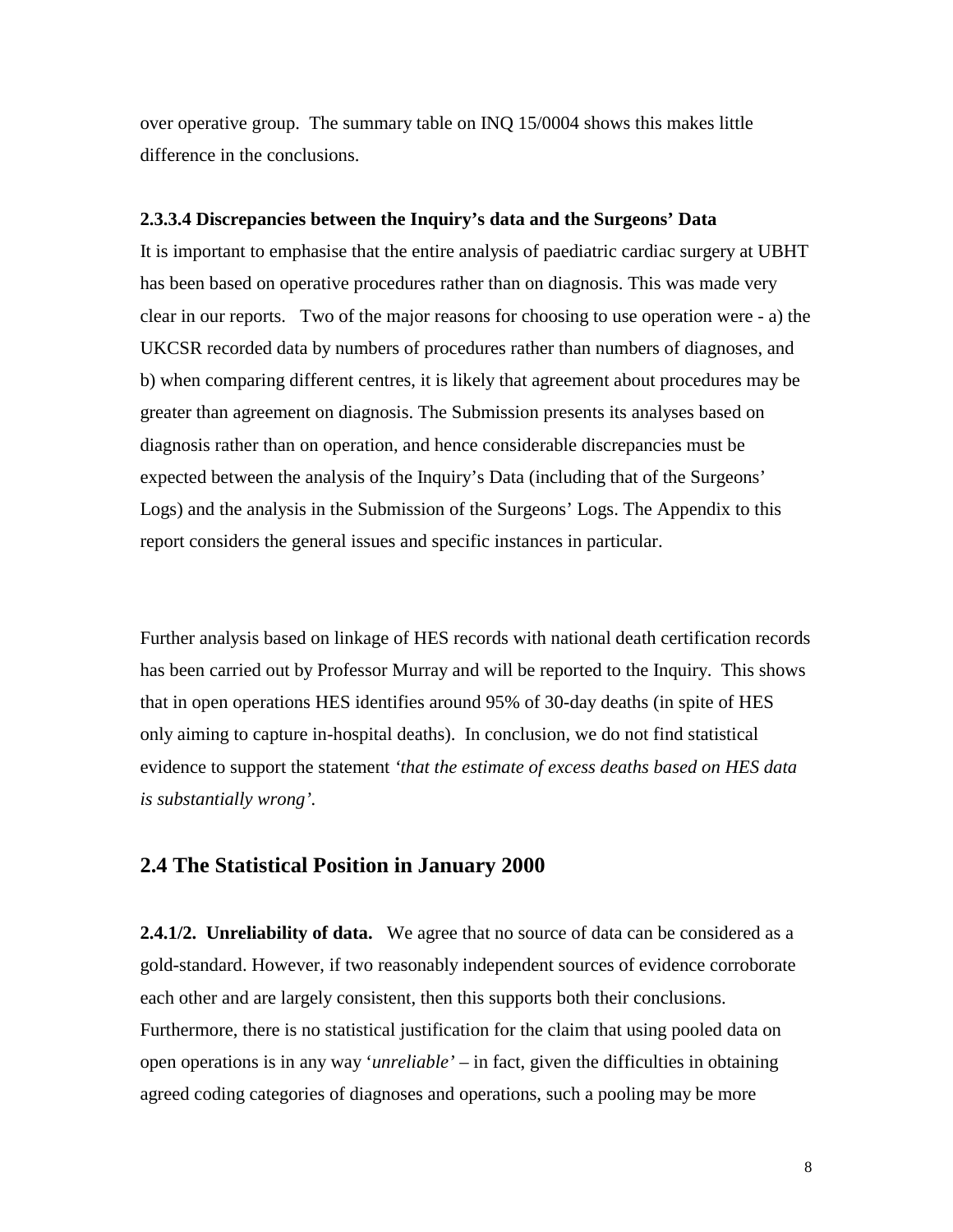reliable than a more sophisticated technique.

#### **2.4.3 Unreliability of conclusions**.

The statistical evidence does not support the claim that *'the uncertainties in the preliminary data render them unreliable as the basis for any judgement'* – the strength and consistency of the 'signal' dominates the indisputable 'noise' that exists.

#### **2.4.4 Team activity**.

The acknowledgement of the importance of the team activity serves to downgrade the need for an analysis stratifying for factors present at surgery. Care prior to surgery may affect the presence or knowledge of such factors, and hence 'adjusting' for these could tend to obscure important differences between centres in pre-operative care.

#### **References**

Spiegelhalter D J (1999) An initial synthesis of statistical sources concerning the nature and outcomes of paediatric cardiac surgical services at Bristol relative to other specialist centres from 1984 to 1995. *Bristol Royal Infirmary Inquiry, INQ15.*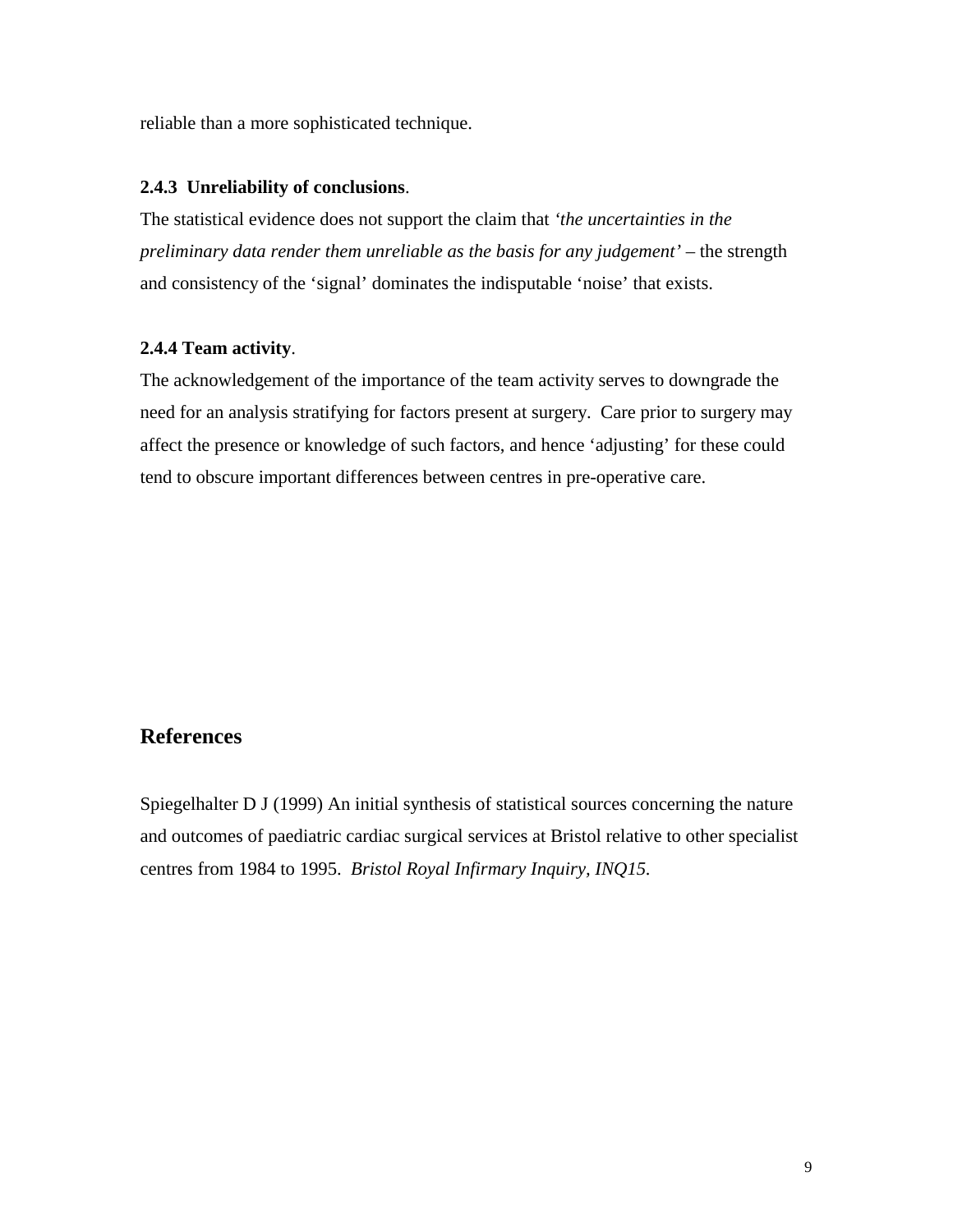## **Appendix: Notes on apparent discrepancies between the Inquiry's Data and Surgeons' Logs.**

#### **Diagnostic categories**

The submission (SUB 0009 0025, section 2.3.3.4) refers to Atrial Septal Defects ("ASD") and suggests that Mr Wisheart and Mr Dhasmana carried out operations on 102 children in the period 1991-1995. It is not known exactly how Mr Wisheart has obtained these numbers. His own computerised records of his log has 102 operations with a diagnosis of "ASD" over the whole period of the Inquiry (1984-1995), and a total of 39 in the period 1991-1995 (6,9,11,8,5 in the individual years). No children in this group are recorded on his log as dying in that period.

The Inquiry's version of the Surgeons' logs (SL) has been compared to Mr Wisheart's log (WL). For the 97 operations described as "ASD" in WL that are able to be unequivocally linked with operations in SL, 95 of them are classified with ICD9 code 745.5, as one of the diagnostic codes used. The text describing this code is "Congenital Atrial Septal Defect". The concordance appears to be considerable, but there are a number of operations where the code 745.5 is used, but where the description by Mr Wisheart is not a simple ASD. The list of other diagnoses in WL for these operations from the SL is given in table 1 below.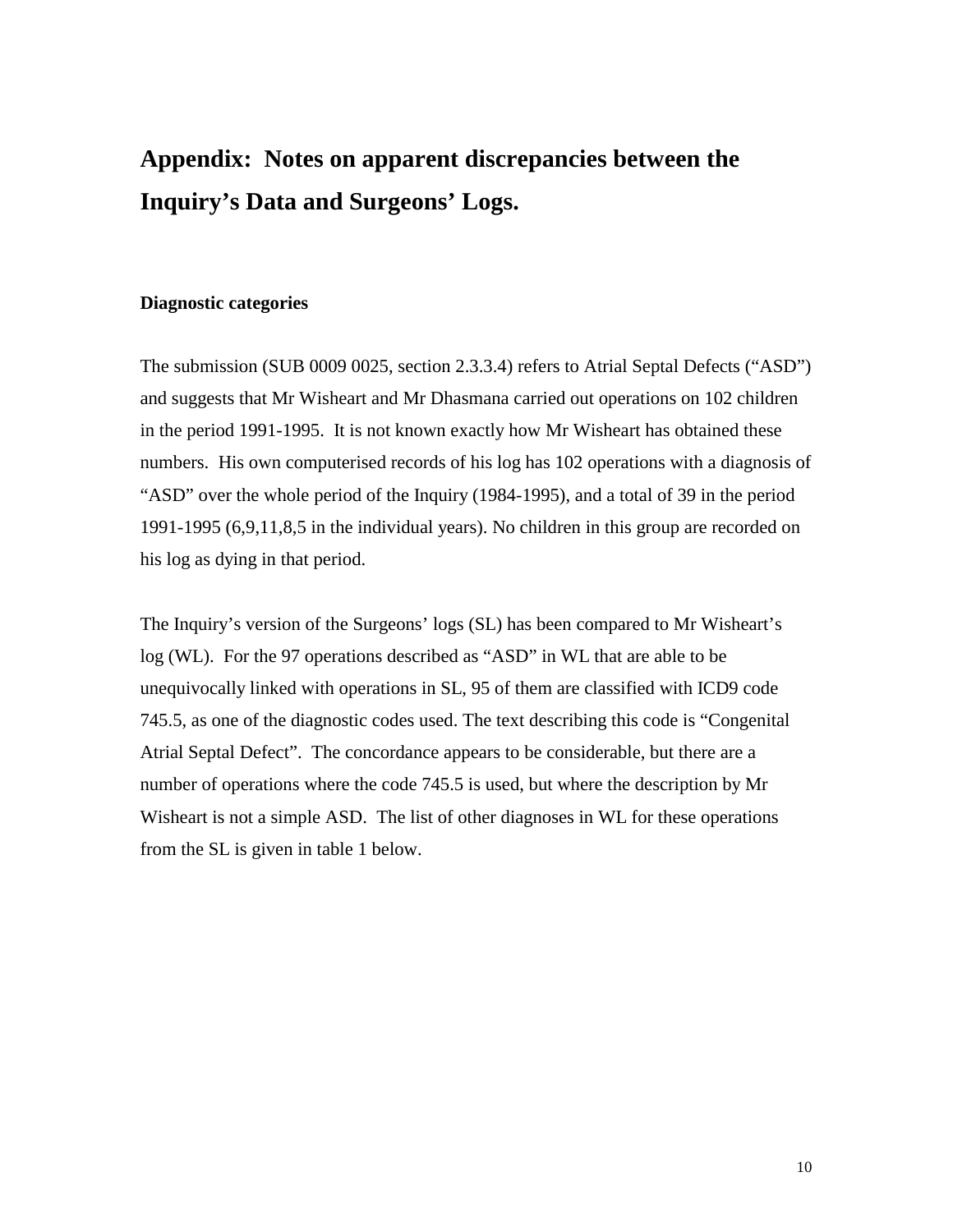| <b>Diagnosis</b> | Freq.          |
|------------------|----------------|
| C-AVSD           | 3              |
| Fallot           | 4              |
| Fontan-SV        | 4              |
| Fontan-TA        | 3              |
| <b>MISC</b>      | 9              |
| P-AVSD           | 1              |
| PA+IVS           | 10             |
| PA+VSD           | 1              |
| <b>PS</b>        | 5              |
| <b>TAPVD</b>     | 4              |
| <b>TGA</b>       | $\overline{7}$ |
| TGA+VSD          | $\mathbf{1}$   |
| <b>VSD</b>       | 7              |
| $VSD+PS$         | 6              |
| Total            | 65             |

### **Table 1 Diagnoses in Mr Wisheart's log for those cases that have an ICD9 code of 745.5 in the coded surgeons' log, but are not "ASD" in Mr Wisheart's log.**

In all cases, the code 745.5 is accompanied by other codes. There are 70 of the ASD operations where there is code 745.5 on its own as a primary diagnosis; Mr Wisheart classes all of these as "ASD". There are "ASD"s where there is more than one ICD code recorded as a primary diagnosis as well as 745.5.

#### **Operation codes**

Examining the operation codes (from SL) for those operations in WL described as "ASD"; 81 of them are classed as K10 using OPCS-4 operation codes; there are a further 20 that are classed as K10 that are not ASD. For all the statistical analyses it is clear that the operations were grouped by operation code. {Details at INQ 0013 0054} The group corresponding to operations for ASDs is group 6. This group was defined by those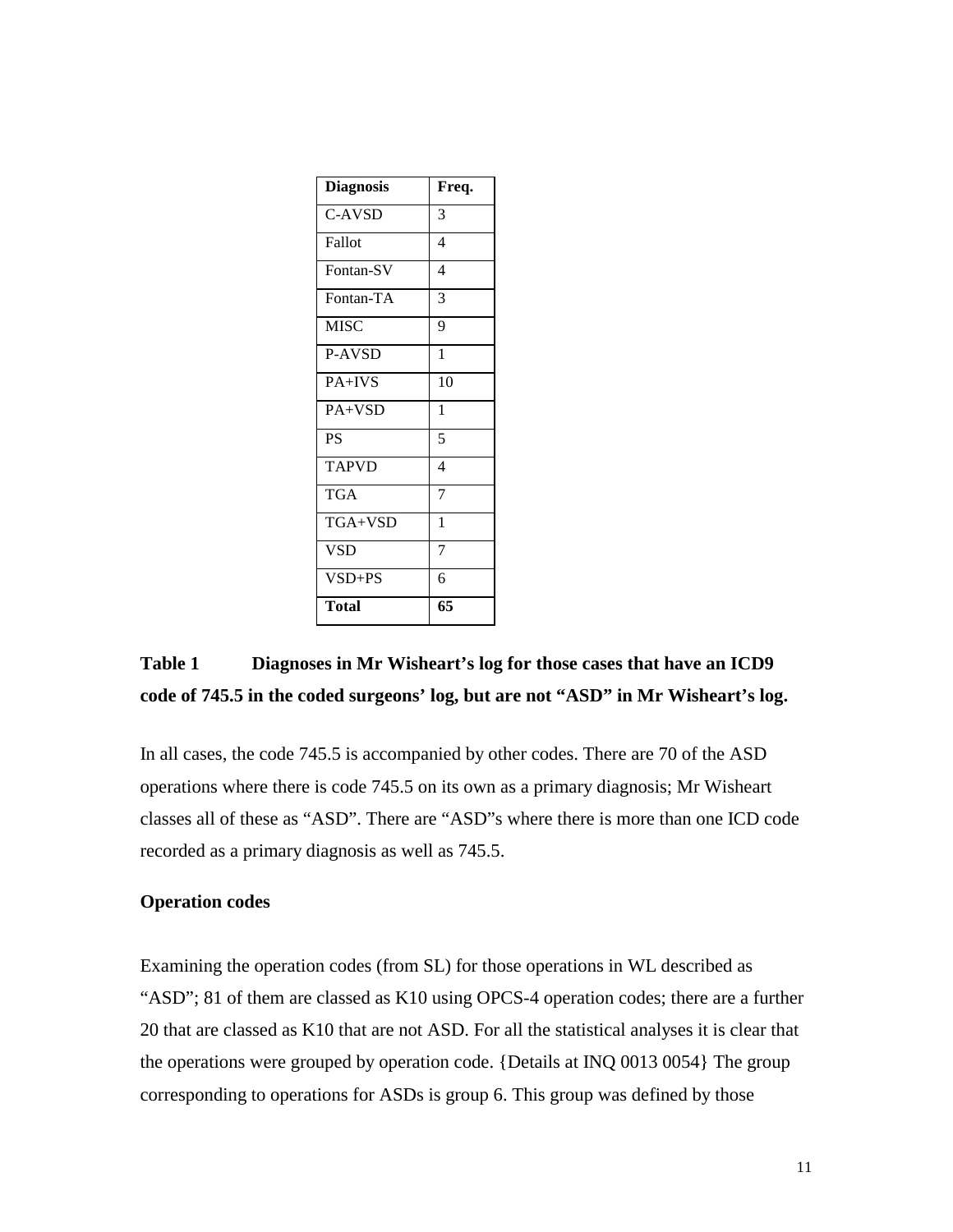operations that were K10 (any code beginning K10) or K09.4 or K20. Of the patients with a diagnosis of ASD, in addition to the 81 with K10, there are 6 with K20 and 10 with other operations not in group 6.

The text for these operations from the OPCS 4 code is:

```
K10 Closure of defect of interatrial septum
Excludes: When associated with correction of tetralogy of fallot (K04)
K10.1 Closure of defect of interatrial septum using prosthetic patch
K10.2 Closure of defect of interatrial septum using pericardial patch
K10.3 Closure of defect of interatrial septum using tissue graft nec
K10.4 Primary closure of defect of interatrial septum nec
K10.5 Revision of closure of defect of interatrial septum
K10.8 Other specified
K10.9 Unspecified
K09.4 Closure of persistent ostium primum
K20 Refashioning of atrium
K20.1 Correction of persistent sinus venosus
K20.2 Correction of partial anomalous pulmonary venous drainage
K20.8 Other specified
K20.9 Unspecified
```
It can be seen that there are a number of operations that involve closure of a defect, and it is likely that they will not all have had the same diagnosis. Hence the tables in the reports and those data provided by Mr Wisheart are not referring to the same children.

In WL, there are several different operations used for those with "ASD" as their diagnosis. These are shown in Table 2 below.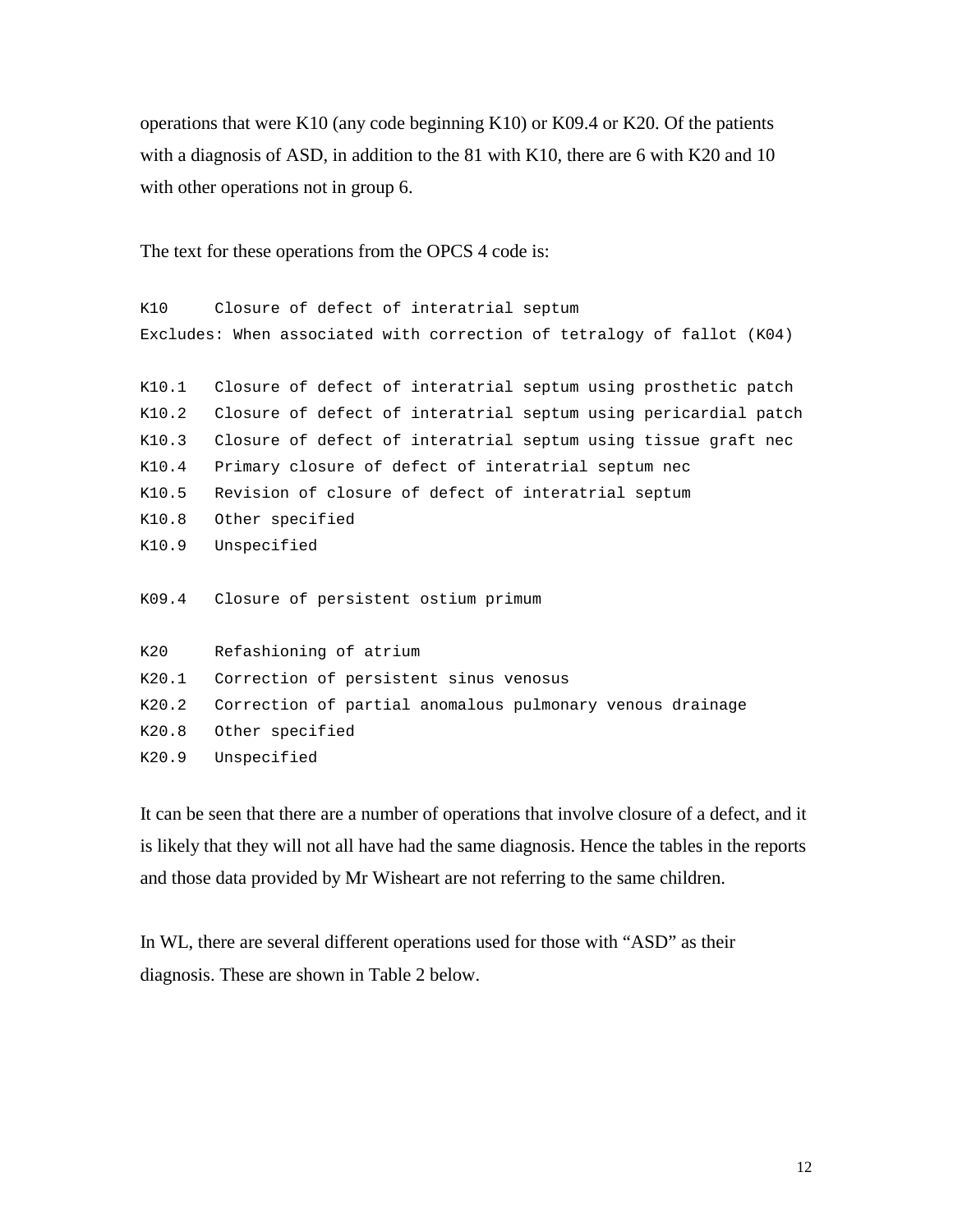| Operation                  | Freq.          |
|----------------------------|----------------|
|                            |                |
| Clos-patch;ligPDA;SutVSDs  | $\mathbf{1}$   |
| Clos;patch;corrPAPVD       | 1              |
| Closure                    | 60             |
| Closure-Patch              | $\mathbf{1}$   |
| Closure-patch              | 25             |
| Closure-patch;cor          | 1              |
| Closure-patch; enlgt SVC   | $\mathbf{1}$   |
| Closure-patch;pul valvot   | $\mathbf{1}$   |
| <b>Closure; corr PAPVD</b> | $\mathbf{1}$   |
| Closure; inspect PV & PA   | $\mathbf{1}$   |
| Closure; lig PDA           | $\mathbf{1}$   |
| Closure; pul valvot        | $\overline{2}$ |
| Closure; Pul Valvot        | 1              |
| Closure; Pul valvot        | $\mathbf{1}$   |
| Closure; pul valvot        | $\mathbf{1}$   |
| Closure; reconstrLPA       | $\mathbf{1}$   |
| ClosureA                   | 1              |
| Repair                     | 1              |
|                            |                |
| Total                      | 102            |

## **Table 2 Operation descriptions from Mr Wisheart's log for those with a diagnosis of Atrial Septal defect**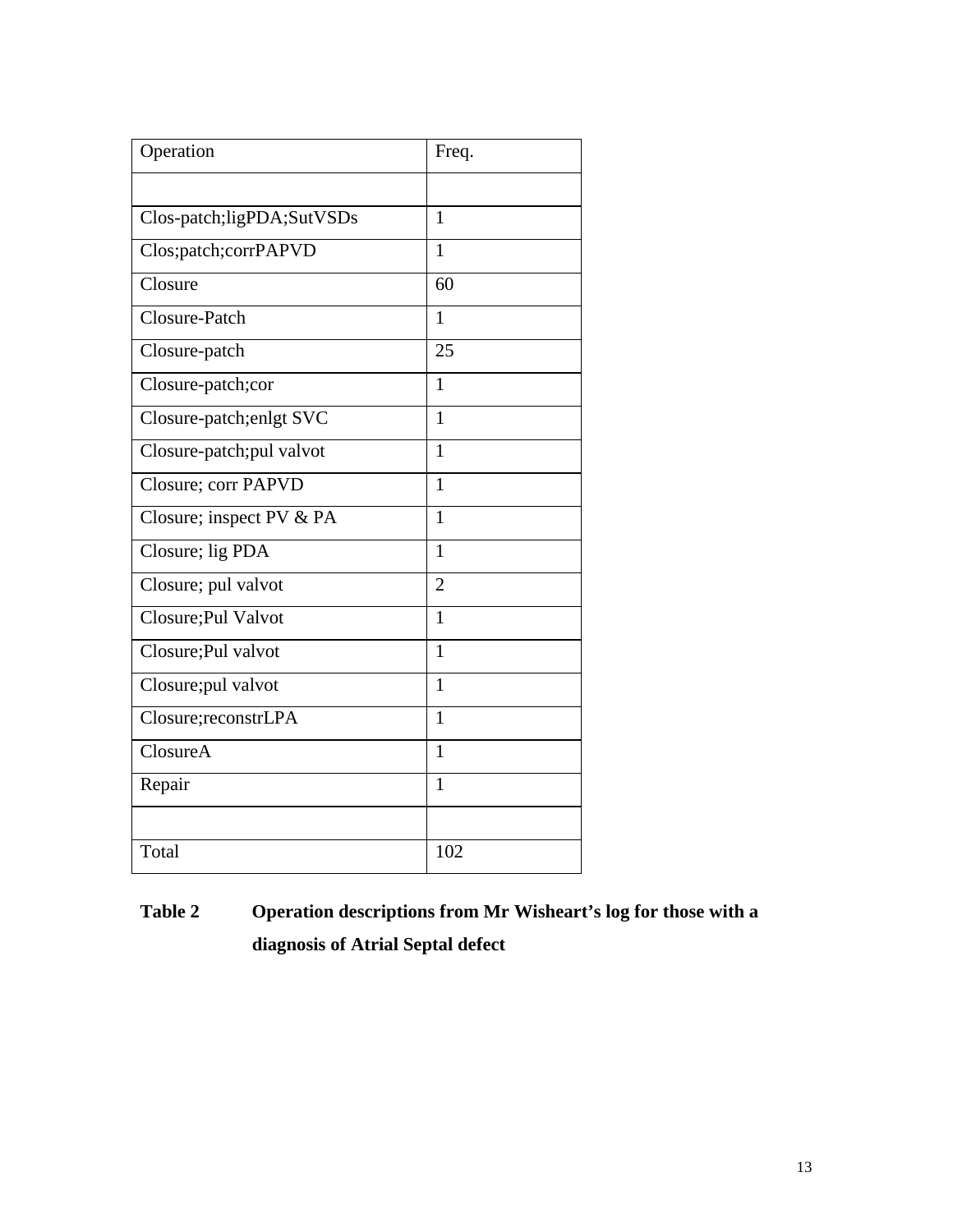#### **Outcome**

In the coding of the SL there are 11 children in group 6 having operations between 1991 and 1995 who are recorded as having died. We shall label these as A to K. All but *D* were under Mr Dhasmana. *D* had a diagnosis of "MISC" in Mr Wisheart's grouping of diagnoses, and the operation was recorded in his version of the log as "RA Thrombect; cl PFO;ExplPAs". This child is recorded as dying in Mr Wisheart's log.

Of the 10 cases in Mr D's log, three had a 745.5 diagnosis recorded; four had 745.1 (congenital anomalies of great vessels); two had 745.6 (congenital ostium atrioventriculare commune); and one had 746.5 (congenital mitral stenosis). Most had more than one diagnosis recorded.

All these children also appear in the CCR as having died. Eight of them have codes in group 6 from the coding of the CCR records. It should also be noted that Group 6 is ranked 11, so that other open operations in the grouped procedures will take precedence if they also occur with an operation coded as 6.

There is strong agreement between the SL, CCR and PAS in the diagnostic categories assigned to the 11 children recorded as dying. In most cases they have more than one diagnostic code assigned to them, but not all of them have a 745.5 code assigned. For the one case in Mr W's log (*D*) the PAS has a code of 745.51 assigned. In the PAS eight of them are classed with an operation within group 6. In each of the sources they are all recorded as having died.

#### **Operations for valve surgery**

Similar problems occur for groups 10 and 11, which Mr Wisheart summarises by diagnostic group. Mr Wisheart has a total of 245 different terms for coding his operations, though some of these are a result of inconsistent spelling *etc*. It is very difficult to be certain which operations are for the different valve operations from his own log (WL). It should also be noted that he has 88 children in the "MISC" group, some of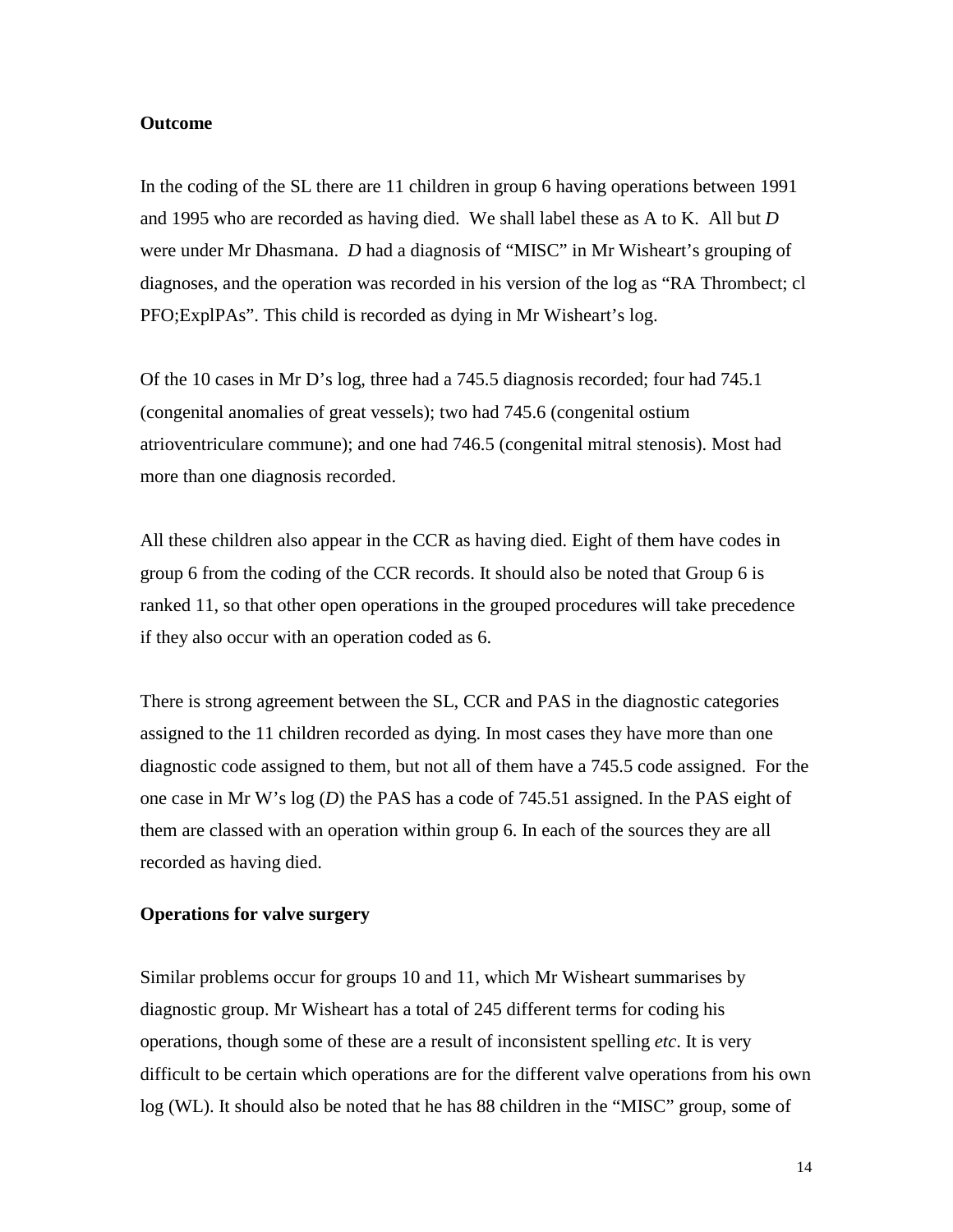whom have been classified in other groups by SL, CCR or PAS. The mortality rate in this group is very high (33 % early and 20% late mortality).

The point at issue is the classification of operations. There is no evidence that deaths have been recorded when they have not occurred in more than a very few instances overall. The problem is that the classification of operations is difficult. With random misclassification of type of operation, but accurate determination of death, then will be a tendency for mortality rates in the different groups to be more similar to one another than would be the case if no misclassification occurred. In particular groups there may be a higher rate, but in other groups there will be a lower rate than there should be. Focussing only on the groups with a higher rate is biased. It is for this reason that examination of all open operations was also done in the statistical analysis. The other issue is that coders in different centres, who are each familiar with the OPCS4 system, will tend to code operations in a way that reflects that coding system, rather than clinicians' views. The key comparisons are made between centres, and no doubt, individual clinicians in those other centres are also likely to have different ways of classifying their operations. Random misclassification is likely to make the different groups more similar across centres also.

#### **Summary**

There is very little disagreement between the sources of data in regard to individual children as to whether they died or not. There is disagreement between Mr Wisheart's grouping by diagnosis, and the other sources that are grouped by operative procedure. While it is possible that some groups seem to show a higher rate in the statistical reports provided to the Inquiry than in Mr Wisheart's grouping of the data, there will be other groups where Mr Wisheart's data would seem to have a higher mortality rate than the statistical reports. He has not drawn attention to these, since his own comments apply only to selected groups. It is not clear from Mr Wisheart's submission how he obtained the numbers of operations or deaths for those operations carried out by Mr Dhasmana. If it was by hand searching the original logs, it seems possible that errors were made in